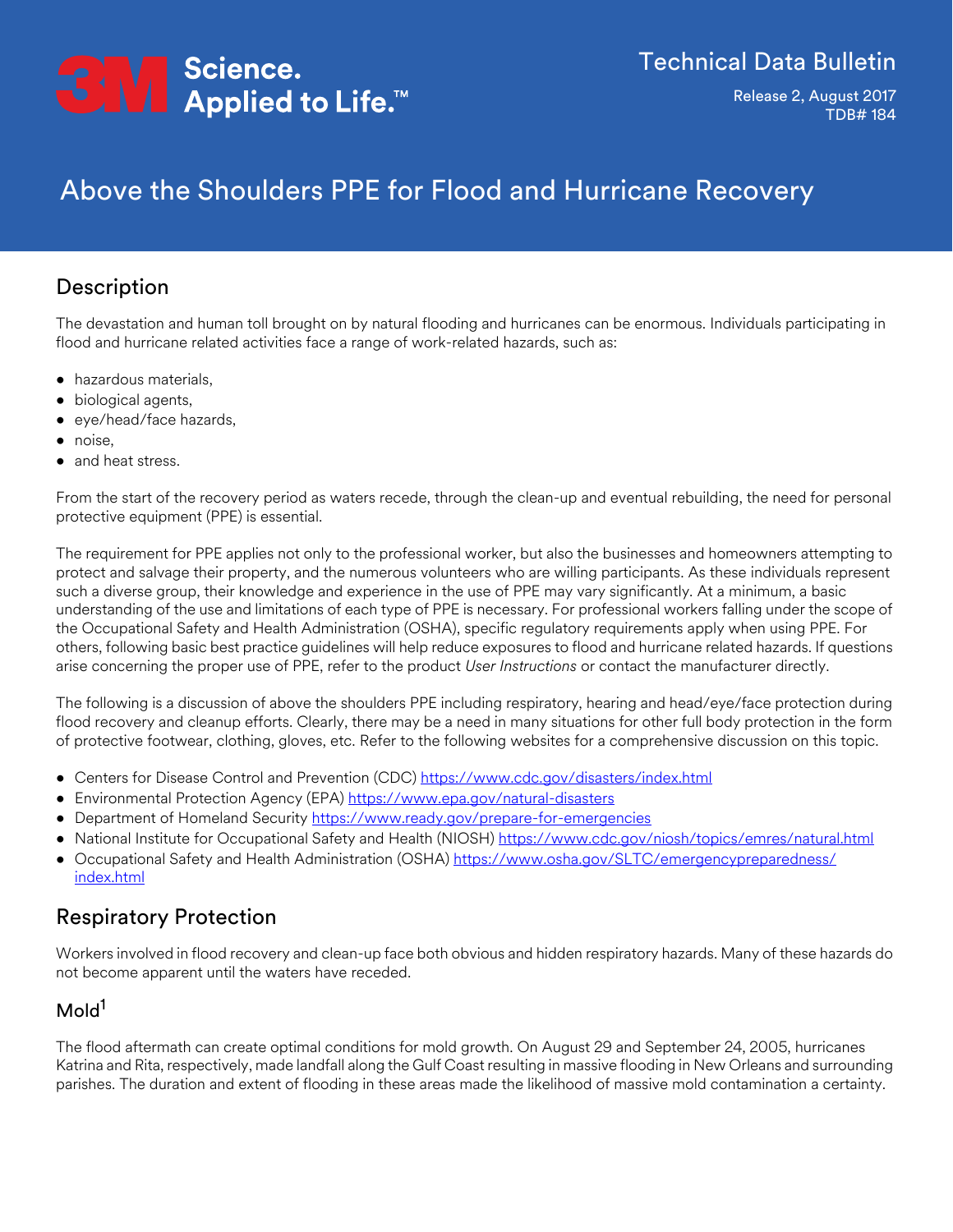Many structures remained flooded for weeks after the hurricane. An assessment of homes in New Orleans and surrounding parishes of St. Bernard, East Jefferson, and West Jefferson (excluding the 9th Ward) identified an estimated 46% (>100,000 homes) with some mold contamination, and approximately 17% (40,000 homes) with heavy mold contamination. Similar massive flooding occurred in August 2016 in Louisiana, and on the on the coasts of Florida, Georgia, South Carolina and North Carolina in October 2016 after Hurricane Matthew.

Although molds can be found almost anywhere indoors or outdoors, they need moisture and nutrients to grow. Mold grows best in damp, warm environments. The availability of nutrients in indoor environments rarely limits mold growth as building materials including wood, wallboard, wallpaper, and upholstery can be nutrient sources. The main factor that limits mold indoors is lack of moisture. Flooding, particularly when floodwaters remain for days or weeks, provides an almost optimal opportunity for mold growth.

Subsequent to water damage, mold may begin to grow on a variety of building materials and surfaces, both in open and hidden locations. Hidden mold may occur in places such as the back-side of drywall, wallpaper or paneling, top side of ceiling tiles, and the underside of carpets and pads. Other areas of hidden mold may include areas inside walls around pipes, surface of walls behind furniture, inside ductwork, and in roof materials above ceiling tiles. Mold growth can occur in a relatively short time. Building contents constructed of absorbent materials (paper, cloth, wood, etc.) that have been wet for more than 48 hours are a likely location for mold growth. Disposal is typically the only remediation option for these materials. Smooth, hard surfaces such as metal and plastics can often be cleaned effectively.

Molds reproduce by means of tiny spores. The spores are invisible to the naked eye and become easily airborne. They're considered an inhalation hazard in that they release spores that are small enough to remain airborne. The typical size range for a mold spore is 2 microns (μm) – 10 μm aerodynamic diameter. Disturbing the mold in any manner can result in higher air concentrations. Aerosolization can occur in many ways, including disturbance of mold contaminated areas by human activity and dispersal of spores in contaminated surfaces of HVAC systems. Molds can also release low levels of volatile organic compounds (VOCs) that are thought to be the source of mold/mildew odors.

The Centers for Disease Control and Prevention (CDC) reports people with respiratory conditions (e.g. asthma) or allergies might be effected to a greater extent to mold than the majority of healthy adults. Those with weakened immune systems: patients with HIV infection, auto immune diseases, patients receiving chemotherapy, and people who have received an organ or bone marrow transplant may also be affected to a greater extent than the majority of healthy adults.<sup>1</sup>

### Dusts Containing Asbestos, Lead and Crystalline Silica

Cleanup and demolition in older buildings, both residential and commercial, can present exposure concerns to asbestos, lead and silica. All structures built prior to 1975 may contain significant amounts of asbestos. Asbestos containing materials were commonly used in boiler/pipe insulation, fireproofing, floor and ceiling tiles, roofing and siding materials. Many homes built prior to 1978 may contain lead-based paint. Prior to discovering the harmful health effects of lead, it was used in paint, gasoline, water pipes and many other products. Crystalline silica may be present naturally and in pulverized concrete. Any cleanup activity that involves disturbing debris can create airborne dusts, which may contain these and other harmful substances.

### Bioaerosols

Floodwater often contains infectious organisms, including intestinal bacteria such as E. coli, Salmonella, and Shigella; Hepatitis A Virus; and agents of typhoid, paratyphoid and tetanus.<sup>2</sup> Pools of standing or stagnant water become breeding grounds for mosquitoes, which increase the risk of encephalitis, West Nile Virus or other mosquito-borne diseases. Although most cases of illness associated with flood conditions are brought about by ingesting contaminated food or water, exposures may also occur via skin contact and, to a lesser extent, inhalation. As a respiratory hazard, infectious agents may become airborne during certain clean-up activities such as pumping/aeration of floodwater.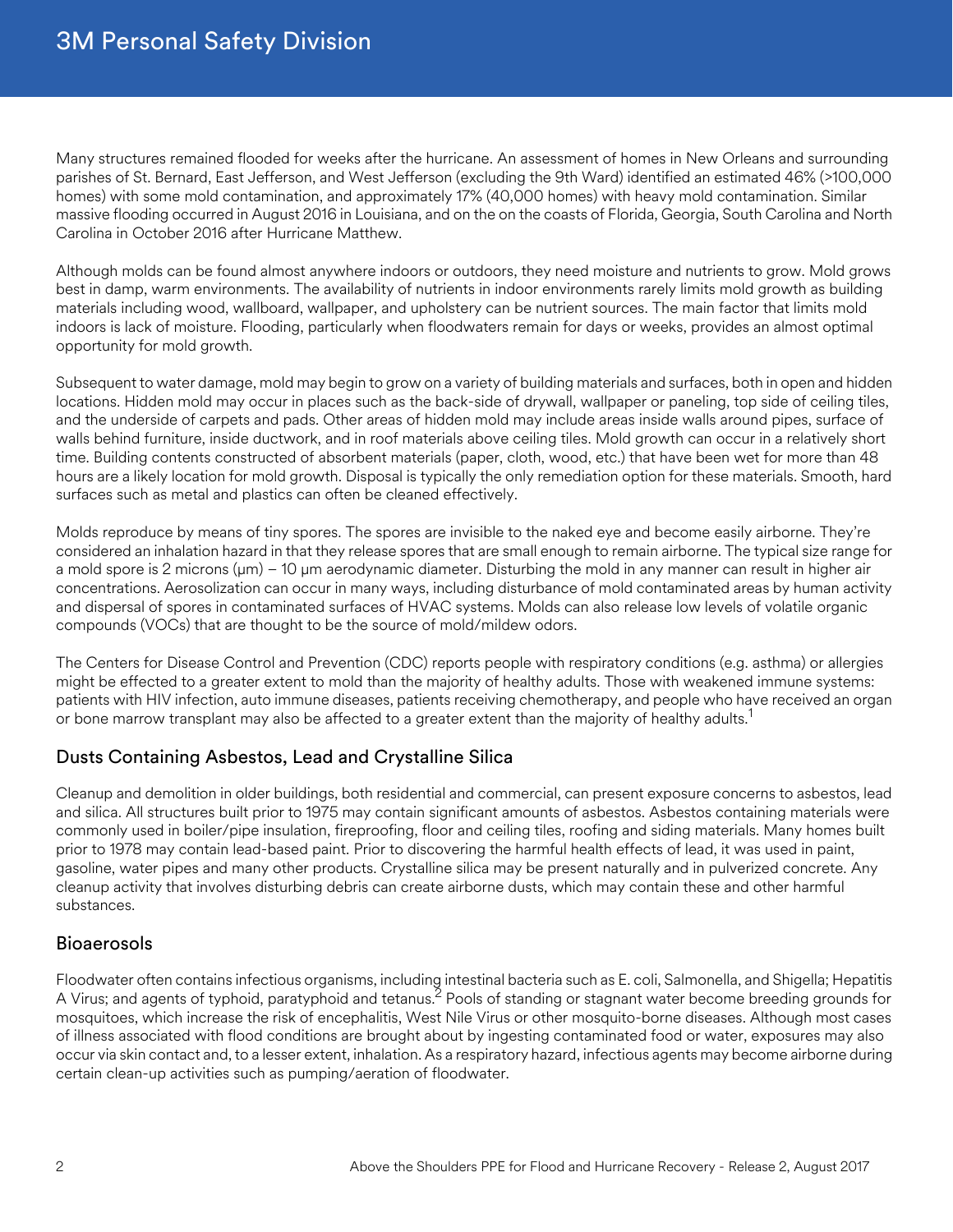#### Key Considerations for Respirator Selection

The general approach to respirator selection requires knowledge of the specific contaminant, the air concentration and the occupational exposure limit such as the OSHA permissible exposure limit (PEL) or (if lower) the threshold limit value (TLV) published by the American Conference of Governmental Industrial Hygienists (ACGIH). In the case of mold, lack of recognized exposure limits requires use of other criteria in the selection process. The CDC, EPA, OSHA, and the New York Department of Health and Mental Hygiene have published recommendation for selecting respirators for mold remediation activities based upon the size of the contaminated area.<sup>1,2,3,4</sup> OSHA offers the following general guidance for respirator selection:

- For areas smaller than 100 ft<sup>2</sup>; use an approved respirator, at a minimum, either a half-face N, R, or P-95 respirator in conjunction with non-vented goggles, or full-face N, R, or P-95 respirators.
- For areas greater than 100 ft<sup>2</sup>, areas where mold is heavy (blanket coverage rather than patchy), or areas where substantial dust is generated during cleaning or debris removal (e.g., abrasives are used to clean surfaces); use an approved respirator, at a minimum, either a half-face N, R, or P-100 respirator in conjunction with non-vented goggles, or full-face N, R, or P-100 respirators.
- Charcoal-impregnated filters may be used for odors.

Professional judgment that considers toxicity of the mold (if known), possibility of hidden mold, potential for aerosolization, and needs of the individual wearer should also be used when selecting respiratory protection. For low-level microbial VOCs that may be produced by mold, a carbon-loaded particulate filter offering nuisance level organic vapor relief, or an organic vapor cartridge used with an appropriate particulate filter may also be used. Gases and vapors associated with disinfectants (chlorine, chlorine dioxide, ammonia, etc.) should be measured, and may also warrant the use of an appropriate chemical cartridge with a particulate filter. The presence of lead or asbestos may require more protective respirators.

The CDC has prepared a chart containing population-specific recommendations for PPE, including respiratory protection, for protection against mold in flooded buildings. Refer to [http://www.cdc.gov/disasters/mold/report/pdf/2005\\_moldtable5.pdf](http://www.cdc.gov/disasters/mold/report/pdf/2005_moldtable5.pdf)

Respirator selection for other potential air contaminants must also be considered. In many cases, respirators used for mold exposures may also be used for other anticipated air contaminants as well. Employers must select respirators based on OSHA requirements under 29 CFR 1910.134 Respiratory Protection Standard with consideration to the respirator manufacturer's product *User Instructions*. Consistent with current respirator selection practices, the following additional guidelines are offered when selecting respiratory protection for flood and hurricane recovery and clean-up applications:

- A 42 CFR Part 84 approved N-Series particle filter (e.g., N95, N100) may be used where no oil aerosols are present.
- An R-Series or P-Series particle filter may be used for both oil and non-oil aerosols. When used for oil aerosols, refer to the manufacturer product packaging for time use limitations.
- Dusts containing asbestos require a minimum of a half mask elastomeric respirator with a 100 level particulate filter. OSHA prohibits use of filtering facepiece respirators (disposables) for asbestos. Refer to 29 CFR 1926.1101 Asbestos Construction Standard for specific OSHA mandated respirator selection requirements.
- Dusts containing lead require a minimum of a 100 level filtering facepiece respirator or half facepiece respirator with 100 level particulate filters. Refer to 29 CFR 1926.62 Lead in Construction Standard for specific OSHA mandated respirator selection requirements.
- A filtering facepiece respirator or half facepiece respirator with appropriate cartridges/filters may be used up to 10X the PEL.

A comprehensive exposure assessment conducted by a qualified health and safety professional is recommended prior to completing work tasks in flood and hurricane affected areas. For homeowners, use of a properly qualified contractor to handle and remove common clean-up hazards including mold, asbestos and lead is often recommended in order to minimize exposures and potential adverse health effects.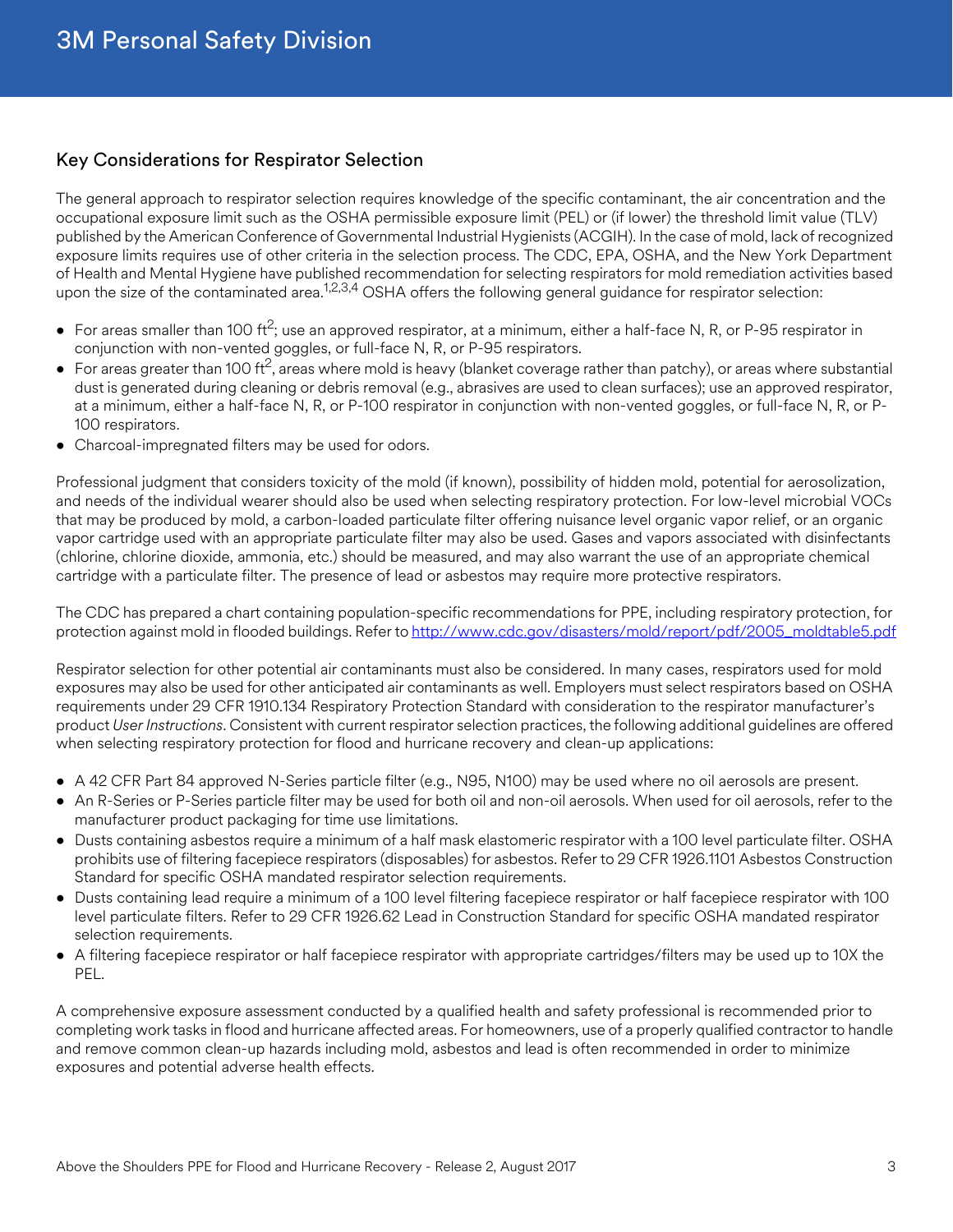### Considerations for Respirator Training

Employers providing respiratory protection must comply with all requirements of OSHA's Respiratory Protection standard, 1910.134, including, but not limited to, medical evaluations, training and fit testing, prior to using respirators. The medical evaluation, which is used to determine if the person is physically able to wear a respirator, must be completed prior to the fit test. Fit testing provisions require that all workers wearing a tight-fitting, half or full facepiece respirator must pass a quantitative or qualitative fit test. Both respirator fit testing and employee training must be completed on a minimum annual basis.

Homeowners and volunteers, who do not necessarily have access to respirator training and fit testing programs, should, at a minimum, be made aware of basic information on the use and limitations of respirators. The following guidelines are offered for non-occupational users of respiratory protection during flood and hurricane clean-up:

- Homeowners should check with the local health department for recommendations on selecting the proper respirator.
- Volunteers should check with the organization/agency to determine if they have a respirator program for their volunteers. If not providing respirators, ask if they can recommend an appropriate respirator for the anticipated work.

### $(i)$  **IMPORTANT NOTE**

All users should read and follow the manufacturer's *User Instructions* for the specific respirator to be used. Contact the respirator manufacturer if assistance is needed selecting a respirator.

- Wearing a respirator adds physical stress in the form of additional weight and increased breathing resistance. If you have any doubts concerning your ability to wear a respirator, contact your physician. Discuss the type of work you will be doing, the respirator you intend to use and the anticipated contaminants.
- Follow the respirator manufacturer's instructions for proper respirator donning and doffing procedures. A user seal check is required each time the respirator is worn. Also check instructions to determine if there are any time use limitations for the respirator.
- If wearing a reusable respirator, follow the respirator manufacturer recommendations for cleaning. Daily cleaning is typically recommended.

Other conditions including work rate, physical condition, and ambient temperature and humidity, should also be considered by the non-occupational user when making the personal decision to wear a respirator.

# Hearing Protection

Between September and December, 2005, OSHA collected a variety of exposure data, including noise levels, on response and recovery workers in Gulf Coast regions impacted by hurricanes Katrina, Rita, and Wilma.<sup>5</sup> Twenty percent of the 324 employees evaluated had noise exposure levels above the 90 dBA 8-hour permissible exposure limit (PEL). Over 40 percent of the monitored employees were exposed to noise levels at or above 85 decibels (dBA) 8-hour time weighted average (TWA). Hazardous levels of noise were most common among workers involved in debris collection, debris reduction, site clearing and transportation restoration activities. Some of the highest exposures (above 90 dBA) were associated with workers operating heavy equipment, chippers, chain saws and industrial vacuums.

In the United States, employers are required by OSHA to limit the 8-hour TWA noise exposure to 90 dBA or less. Employees exposed above 85 dBA 8-hour TWA must be enrolled in an employer-sponsored hearing conservation program, which includes annual audiometric testing and training. Homeowners and volunteers may also be subjected to high noise levels from the use of powered equipment. Refer to the following website for a comprehensive discussion on this topic. [https://www.cdc.gov/nceh/hearing\\_loss/how\\_do\\_i\\_prevent\\_hearing\\_loss.html](https://www.cdc.gov/nceh/hearing_loss/how_do_i_prevent_hearing_loss.html)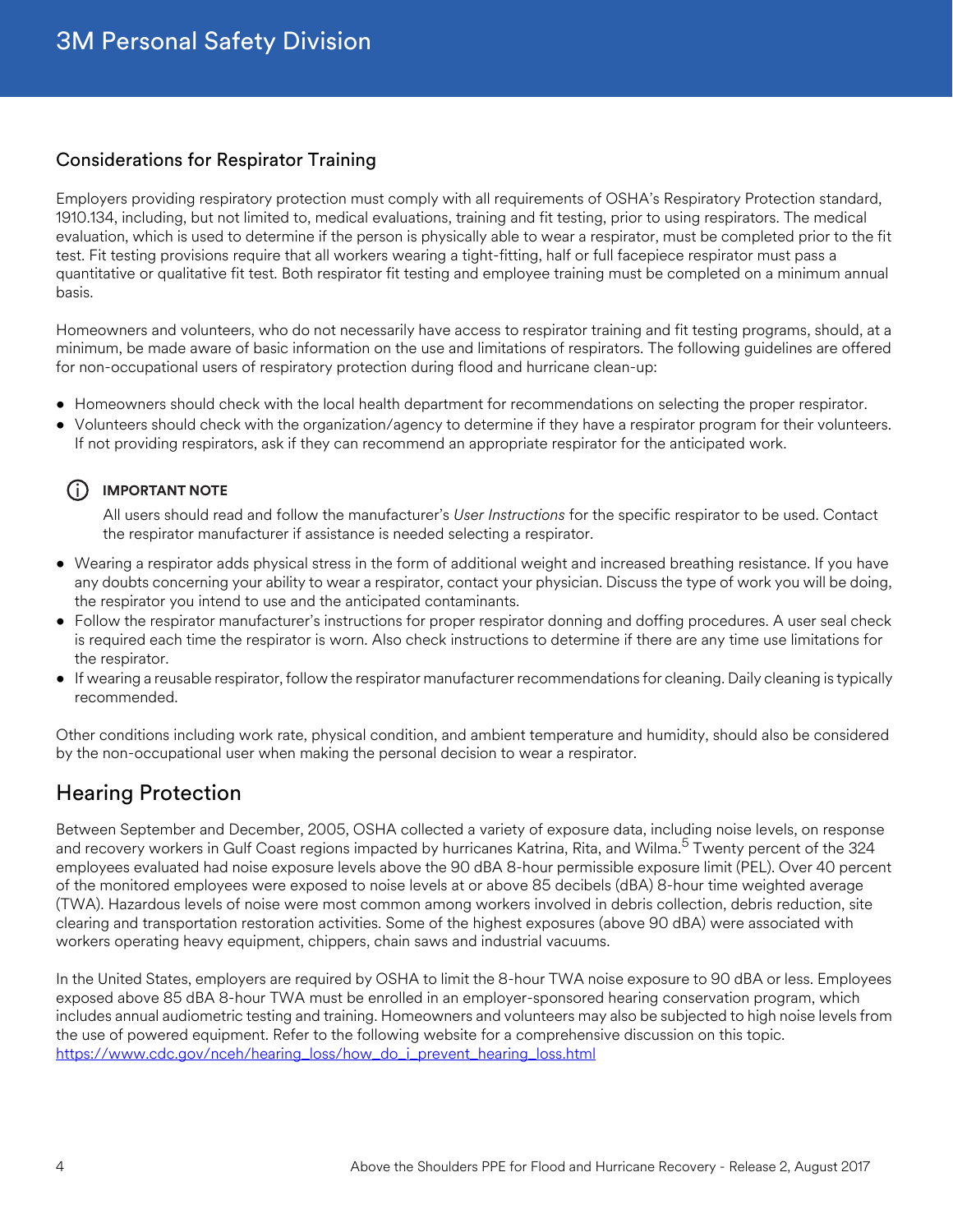#### Key Considerations for Selection of Hearing Protection

Hearing protection is usually necessary when operating heavy machinery or power tools. Both earplugs and earmuffs are available. Hearing protectors are required under regulation to have a Noise Reduction Rating (NRR), which is the reduction (in decibels) that the hearing protection device (HPD) can provide when worn correctly in a controlled laboratory test. In the real world, a specific individual may receive less noise reduction than indicated by the NRR due to factors such as variation in hearing protector fit, fitting skill and motivation of the user. 3M strongly recommends fit testing of hearing protectors. If the NRR is used to estimate typical workplace protection, 3M recommends that the NRR be reduced by 50% or in accordance with applicable regulations.

Comfort is also an important factor to consider. If the HPDs are comfortable, they are more likely to be worn and to be worn correctly. Likewise, the hearing protectors must be compatible with the other gear that needs to be worn during a natural disaster response. Selecting a hearing protector that also offers communication capabilities is a vital consideration when both noise attenuation and communication between response workers is needed. Hearing protectors are available that physically connect to portable radio systems, or provide all-in-one, fully contained wireless protective communication solutions. Leveldependent environmental microphones are also available to help wearers maintain important situational awareness and faceto-face communications, while still protecting them from harmful noise levels. Environmental microphone capabilities can commonly include:

- Sampled impulse/impact and steady-state sound levels are limited to 82 dB or less
- Quiet or softer sounds can be amplified

Dual active hearing protection (electronic earmuff with electronic earplugs) will provide a slightly increased level of hearing protection while still allowing audibility and situational awareness.

Additionally, the hearing protectors must be compatible with the other gear that needs to be worn during a natural disaster response.

# Head, Eye and Face Protection

NIOSH has identified potential eye, head and face hazards during emergency response and disaster recovery to include impact and airborne dusts from concrete and metal particles; falling or shifting clean-up debris, building materials and glass; smoke and noxious or poisonous gases; chemicals (acids, bases, fuels, solvents, lime, and wet or dry cement powder); cutting or welding light and electrical arcing; thermal hazards and fires and; bloodborne pathogens from (hepatitis or HIV) from blood, body fluids, and human remains.<sup>7</sup> Common injuries include corneal abrasions and conjunctivitis, concrete or metal particles or slivers embedded in the eye, chemical splash or burn, welder's flash, lacerations, facial contusion and black eye.

#### Head Protection

Head protection is necessary in any situation where:

- There is a risk from being struck by falling objects.
- A person may strike their head against a fixed or protruding object.
- Accidental head contact with an electrical hazard exists.
- If required to do so by an employer or other authority in control of the job site

Selection of an appropriate safety helmet is dependent on the task performed. Look for a safety helmet that meets necessary impact and electrical insulation requirements of the American National Standards Institute (ANSI) Z89.1-2014. This standard describes the minimum physical and performance requirements for protective helmets. These requirements are classified by impact type and electrical class.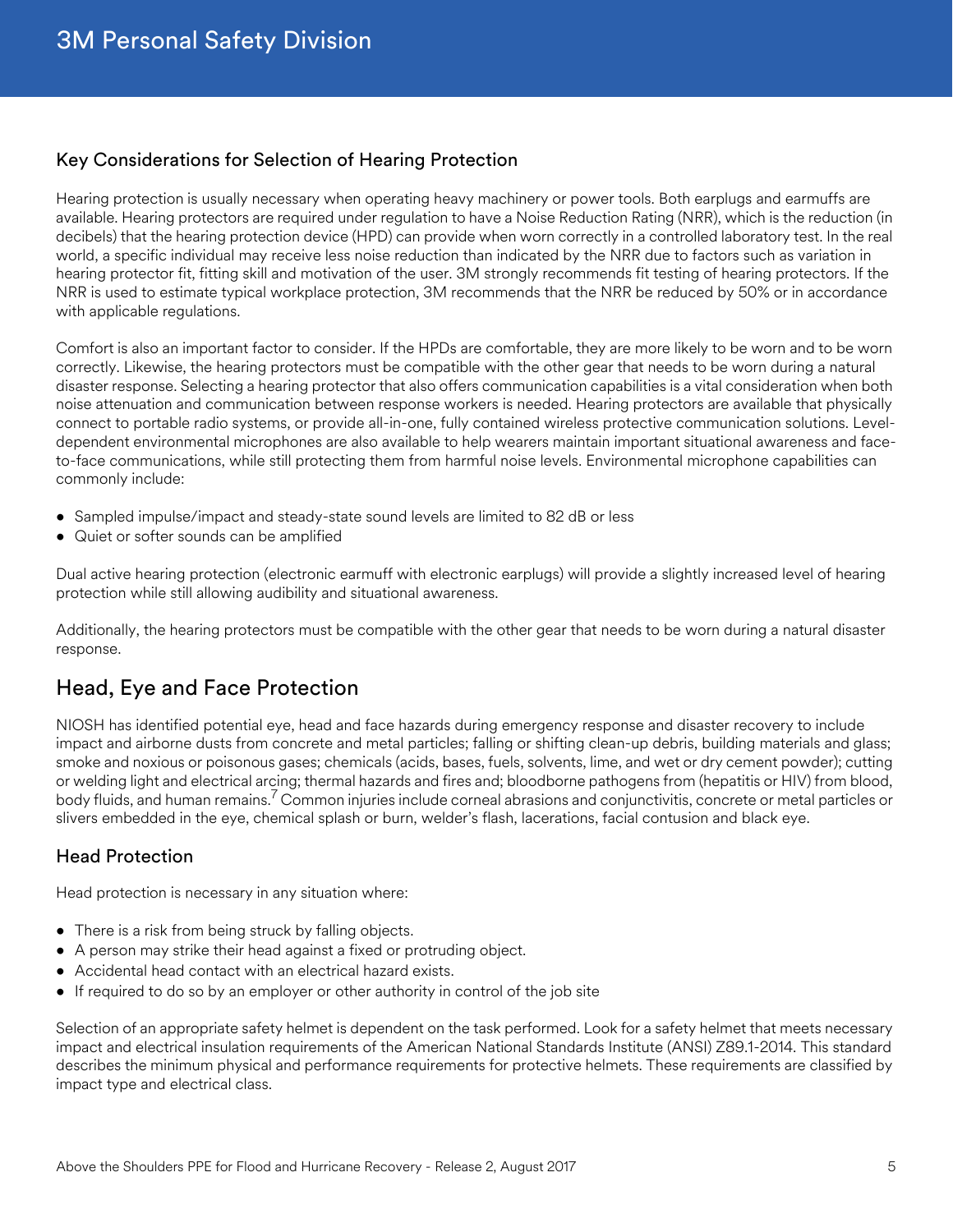A Type I helmet is intended to reduce the force of impact resulting from a minor blow only to the top of the head. These are the most common helmets in the industry. A Type II helmet is intended to reduce the force of impact resulting from a minor blow to the top or sides of the head. These helmets are used where there is higher risk from objects swinging and bumping the worker on the side of the head. Electrical ratings include Class C (Conductive), Class G (General) and Class E (Electrical). Class G and Class E helmets are intended to reduce the danger of contact with low and higher voltage conductors and are tested at 2,200 volts and 20,000 volts (phase to ground), respectively. These voltages are not intended as an indication of the voltage at which the helmet protects the wearer.

The safety helmet consists of two main components, the outer shell and the suspension. The outer shell is a rigid material generally made from high density polyethylene, which offers a barrier against impact. The suspension is an integral part of the safety helmet. It is designed to act as an energy-absorbing mechanism during an impact incident. In combination, the safety helmet is designed to provide limited protection against impact, flying particles or electric shock. It is important to select an appropriate safety helmet for the hazards specific to the tasks performed.

### Eye and Face Protection

Eye and Face Protection Prevent Blindness America ([www.preventblindness.org/ten-ways-prevent-eye-injuries-work\)](www.preventblindness.org/ten-ways-prevent-eye-injuries-work) reports that more than 700,000 workers suffer eye injuries at work each year in the United States, yet 90% of them could have been prevented by using proper protective eyewear. Common eye hazards to protect from include:

- Impact hazards from flying objects such as large chips, fragments, particles, sand, and dirt
- Heat hazards from hot sparks, molten metal, or high temperature exposures
- Chemical splash, droplets, fumes, vapors, and irritating mists
- Nuisance or fine dust
- Optical radiation from radiant energy, glare, and intense light

Additional considerations for eye protection selection include:

- Lens tint and color
- Anti-scratch or anti-fog coatings
- Unobstructed or assisted viewing
- Comfort and security
- Coverage and gaps
- Compatibility with other PPE
- Need for secondary protection such as a face or welding shield.

ANSI Z87.1 standard provides minimum requirements for protectors including selection, use, and maintenance of these protectors as devices to minimize or prevent eye and face injuries. The protectors include spectacles (safety glasses), goggles, face shields, welding helmets and respirators. ANSI Z87.1-2015 "Z87" marked non-prescription eye and face protectors must meet the general requirements, which include optical, physical, markings, and other requirements. Replaceable and aftermarket components have additional conditions that must be satisfied.

Optional non-prescription markings include:

- Impact rated, "Z87+"
- Filter lenses for infrared, visible light, and ultraviolet are marked with a scale or shade number.
- Special purpose lenses, "S"
- Variable tinted, "V"
- Use for splash/droplet, D3
- Use for dust, D4
- Use for fine dust, D5